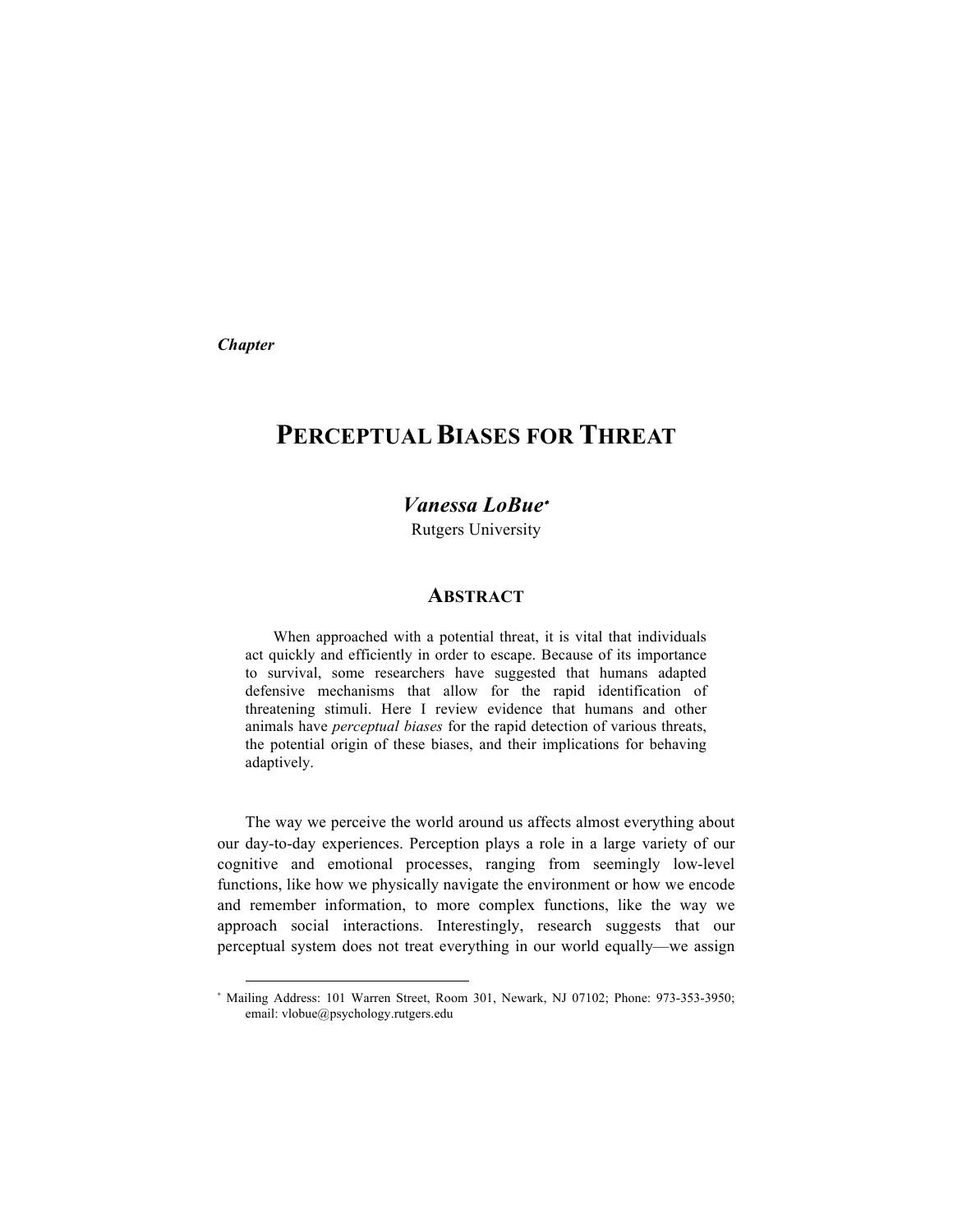some stimuli priority in visual processing. For example, emotionally valenced stimuli have been shown to selectively drive perception, and attract attention more readily than neutral or non-emotional stimuli (Carretie, Hinojosa, Martín-Loeches, Mercado, and Tapia, 2004). Further, researchers have found that adults quickly detect stimuli that carry a *negative* valence, such as negative words, phrases, and facial expressions, more quickly than stimuli that are neutral or positively valenced (for a review, see Vaish, Grossmann, and Woodward, 2008). Finally, adults detect negative stimuli that are *threatening* the most quickly overall, even more quickly than negative stimuli that are nonthreatening (LoBue, 2009).

Because of the large body of research documenting these irregularities in the way humans perceive emotional stimuli, several researchers have proposed that humans have low-level visual *biases* in perception that function to draw attention to important stimuli in the environment (LoBue, Rakison, and DeLoache, 2010). Such perceptual biases have been described in various domains beginning very early in development. For example, researchers have shown that infants have a perceptual bias for human speech sounds, which selectively draws their attention to human speech shortly after birth (Vouloumanos and Werker, 2007). Similarly, other researchers report that newborns have a perceptual bias for stimulus configurations that resemble human faces, resulting in a preference for face-like patterns early in life (Macchi Cassia, Turati, and Simion, 2004). In the same vein, humans have perceptual biases for the rapid detection of threatening stimuli in visual attention, detecting the presence of these stimuli particularly quickly. In this chapter, I review evidence in support of these biases for threat, debate their potential origins, and discuss the impact they might have on human behavior.

# **BIASES FOR ANCIENT THREATS— AN EVOLUTIONARY MODEL**

Research has shown consistently that both humans and non-human animals have special biases in perception that quickly direct attention towards threatening stimuli. Because there is such clear adaptive value in rapidly detecting the presence of threat, some researchers have proposed an evolutionary origin for such biases. In other words, since there might have been a reproductive advantage for individuals that quickly detected the presence of threatening stimuli, evolution may have conferred an advantage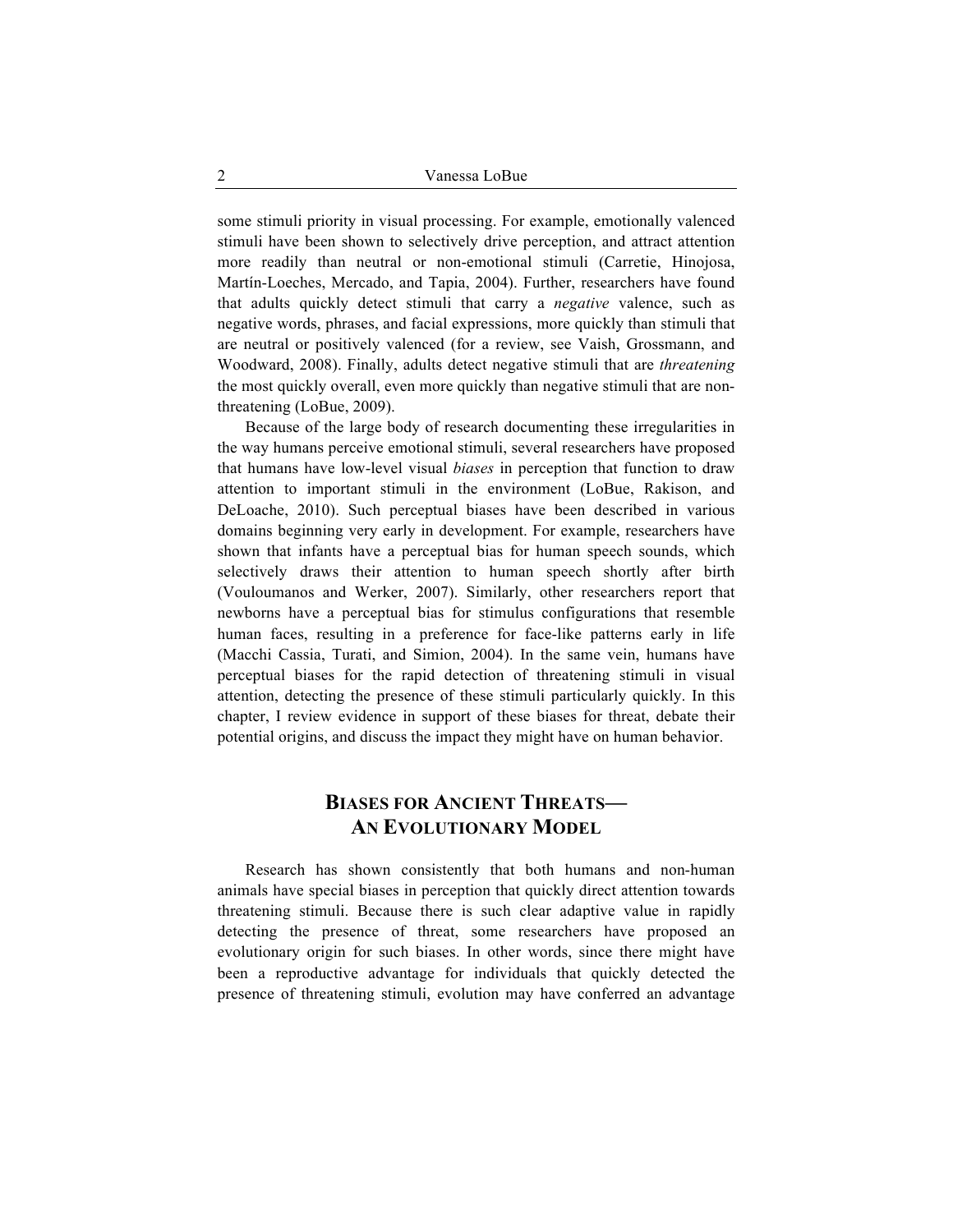for the rapid detection of certain threats (Öhman, Flykt, and Esteves, 2001). These threats would have constituted a recurrent and widespread threat for a particular species (Seligman, 1971).

Research from non-human animals certainly confirms the existence of such biases. For example, some reptiles use perceptual information from their olfactory systems to detect the presence of volatile chemicals emitted by potential predators (Miller and Gutzke, 1999). Wall lizards, for example, detect the presence of snakes based on chemical cues. Upon detection, they quickly seek shelter (Amo, Lopez, and Martin, 2004). Similarly, smallmouthed salamanders detect the presence of predatory fish based on chemical cues (Kats, 1988). Primates possess this ability as well, and use perceptual cues provided by the visual system to detect he presence of threats. Japanese monkeys, for example, use their visual system to quickly detect the presence of snakes, and detect them more quickly than flowers when presented in 3 by 3 matrices of photographs (Shibasaki, and Kawai, 2009). Thus, primates also use cues from their perceptual systems to quickly detect the presence of threat in the environment.

Importantly, a large body of work suggests that humans do the same. Öhman and colleagues (Öhman, Flykt, and Esteves 2001) were the first to examine whether adult humans detect evolutionarily threat-relevant stimuli more quickly than non-threat stimuli in a visual search task. The threatrelevant stimuli they used were photographs of snakes and spiders—two animals that were arguably recurrent and widespread threats to humans and other primates throughout evolutionary history (Öhman and Mineka, 2001; Seligman, 1971).

In the standard visual search procedure they used, participants were presented with an array of 9 pictures arranged in 3 by 3 matrices. The matrices contained either nine photographs from a single category, or eight photographs from one category and a single discrepant photograph from a second category. Two types of stimuli were used—threat-relevant (snakes and spiders) and threat-irrelevant (flowers and mushrooms). These comparisons are typically used in threat detection research because snakes and flowers and spiders and mushrooms can be well matched for color and are often photographed against natural backgrounds. Participants were instructed to detect as quickly as possible whether a discrepant photograph was present in each matrix. If all photographs were from the same category (e.g., 9 flowers), they were told to squeeze a lever held in one hand; if there was a single photo from a discrepant category (e.g., 8 flowers and 1 snake), they were told to squeeze a lever in the opposite hand.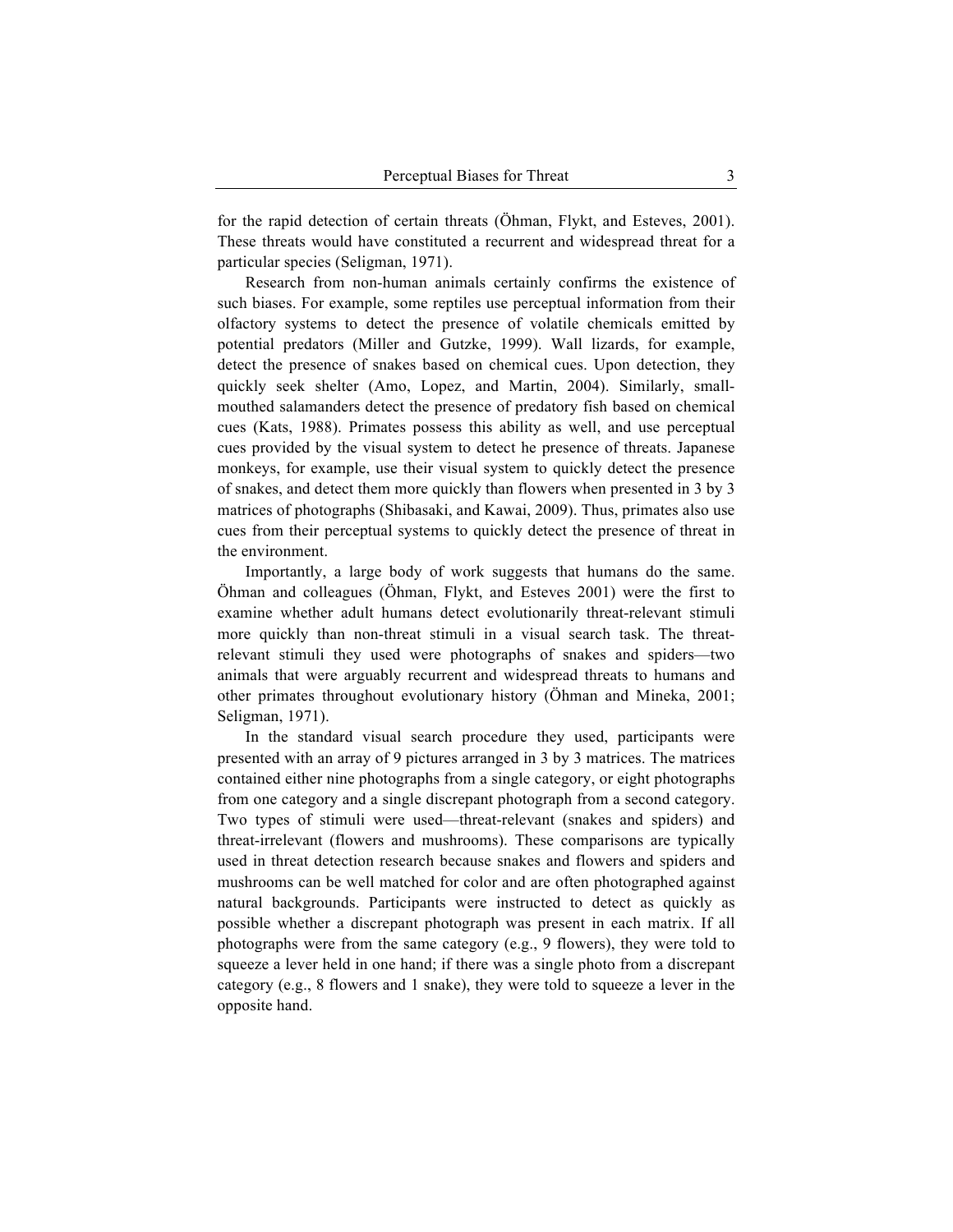The results were clear: Participants were significantly faster at detecting the presence of threat-relevant targets (snakes and spiders) than threatirrelevant targets (flowers and mushrooms). They found this effect across several experiments. Further, two additional findings were interpreted by Öhman at al. (2001) as evidence that the detection of threat-relevant stimuli occurs *automatically*. If objects are processed automatically, detection of the targets should not be affected by variations in the number of distracters present in a visual search display (Treisman and Gelade, 1980). Accordingly, a second experiment demonstrated that the number of distracters present in each matrix does not affect the speed of detection for threat-relevant stimuli. In the same visual search paradigm, participants detected targets in both 2 x 2 and 3 x 3 matrices. When snakes and spiders were the target (i.e., discrepant) images, participants' performance did not vary as a function of the number of distracters (3 or 8). However, when flowers and mushrooms were the targets, participants were significantly slower at detecting their presence when more distracters were present in each matrix.

Additionally, speed of detection did not vary based on where the target appeared in the matrix when the targets were snakes and spiders. Participants' eyes were focused on the middle of the screen at the beginning of each trial. Hence, when the target was located in the middle position of the matrix, the targets should be detected the most quickly. This was true when the targets were threat-irrelevant: Threat-irrelevant targets located in the middle row were found more quickly than targets in the top and bottom rows. This was not the case when the targets were snakes and spiders—participants were equally fast at locating them regardless of placement in the matrix. This result suggests that participants were able to shift their attention more quickly to the snake and spider targets than to the flower and mushroom targets.

Further studies have shown that humans not only detect snakes and spiders very quickly, but they also detect threatening human faces very quickly. Angry human faces are a clear and direct social signal of threat, and may also share this evolutionary origin (Hansen and Hansen, 1988). Fearful faces have been considered threat-relevant as well, as they indicate that threat is somewhere in the immediate environment (LoBue, 2009; Whalen, et al., 2001). Using the same visual detection paradigm described above, countless researchers have found an advantage for angry faces over happy or neutral expressions (Calvo, Avero, and Lundqvist, 2006; Esteves, 1999; Fox, Lester, Russo, Bowles, Pichler, and Dutton, 2000; Lundqvist and Öhman, 2005; LoBue, 2009; Mather and Knight, 2006) and over other facial expressions, such as sad and fearful faces (Calvo, Avero, and Lundqvist, 2006; LoBue,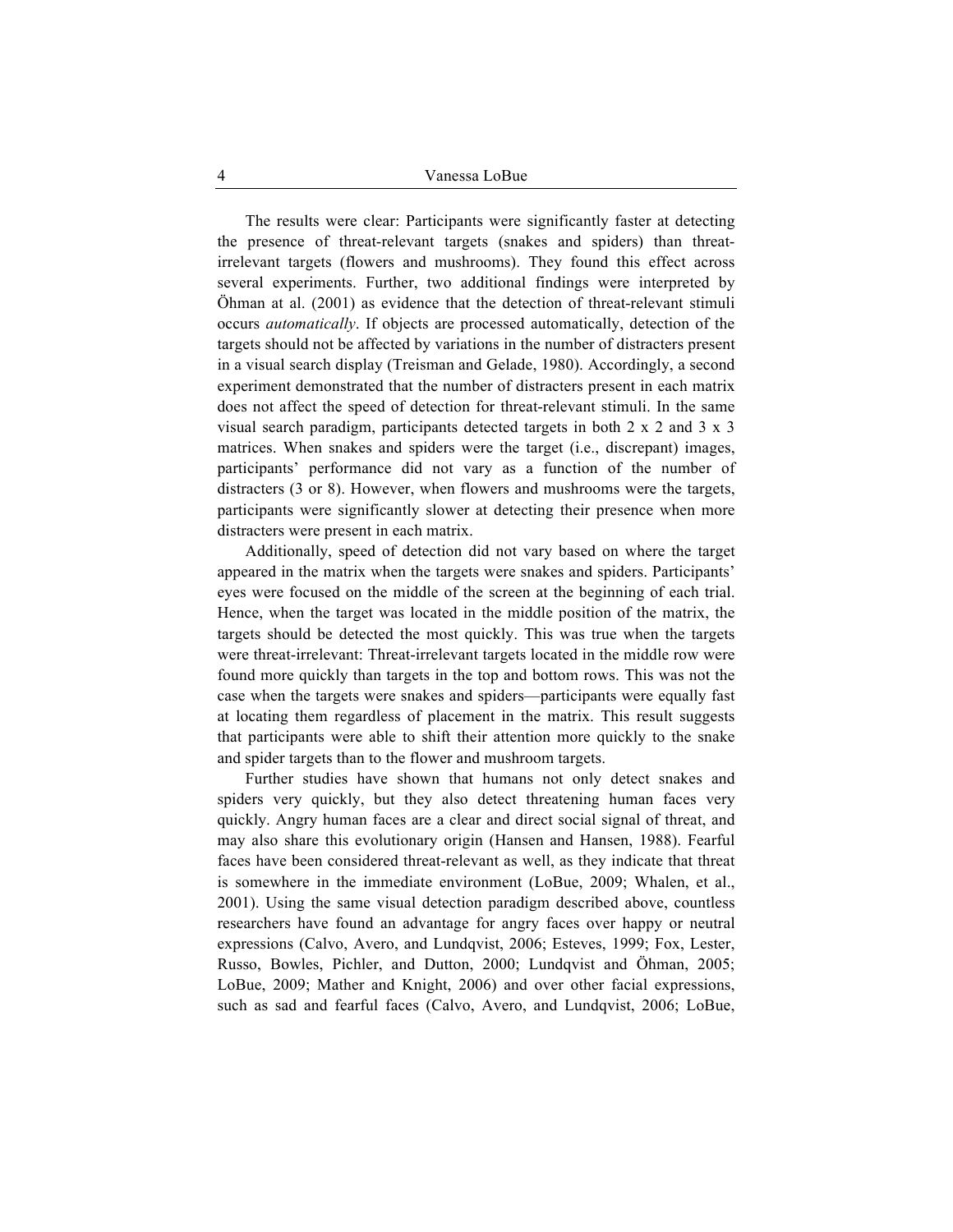2009; Öhman, Lundqvist, and Esteves, 2001). In fact, ratings of negative valence have been directly correlated with detection latency: The more negatively participants have rated angry facial expressions, the faster they detected them (Lunqvist and Öhman, 2005).

There is evidence that negative facial expressions in general not only attract more attention than do other facial expressions, but they also distract from positive or neutral targets. Fenske and Eastwood (2003) presented participants with three images of schematic faces and asked them to identify the center image while ignoring the other two. Participants were slower at identifying the center image when the distracters were negative faces. Similarly, Eastwood, Smilek, and Merikle (2003) asked participants to count facial features embedded in different types of facial expressions (i.e., upward and downward curved arcs contained within each face). Counting took longer when the features were embedded in negative than in positive and neutral faces. Together, these results demonstrate that negative facial expressions can divert attention, thereby disrupting performance when they are not the target stimuli. Thus, when negative faces are the distracter stimuli, they also capture attention, taking it away from the target stimuli.

Although there are countless studies that have replicated the basic advantage for angry faces in detection, a few researchers report more ambiguous results. Calvo and Esteves (2005), for example, found that angry, happy, and sad faces are all detected more quickly than neutral faces. Williams, Moss, Bradshaw, and Mattingley (2005) similarly reported that adults detect both angry and happy faces faster than sad or fearful faces. Juth, Lundqvist, Karlsson, and Öhman (2005) found an advantage only for happy faces, reporting that adults find happy faces more quickly than both fearful and angry ones. Although some of these results provide partial support for an advantage for angry or threatening faces in detection, it is possible that the portions of these results that are inconsistent with other findings can be attributed to slight variations in procedure, such as the number of distracters present in the arrays of faces or the particular faces used.

Other researchers have since replicated the advantage for threatening stimuli in detection, but failed to replicate Öhman et al.'s (2001) findings with regard to automaticity (e.g., Cave and Batty, 2006; Batty, Cave, and Pauli, 2005). Further, many have argued that for stimuli like snakes, spiders, and angry faces to be detected pre-attentively, participants would have to be detecting very simple features of these stimuli. This is problematic for researchers who argue that participants are detecting these stimuli very quickly because of their *threat*-relevance: Detection based on threatening status would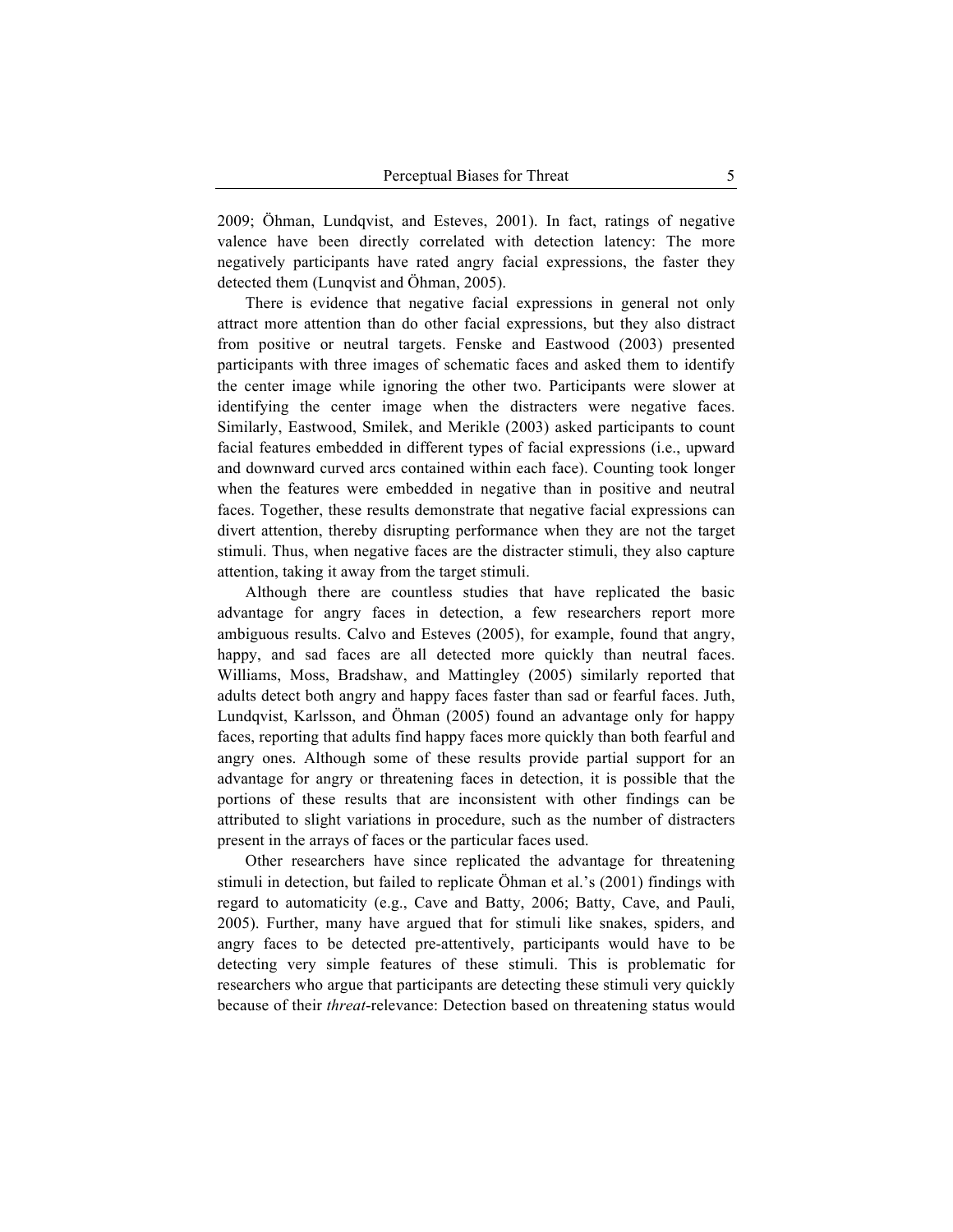require more complex processing (Cave and Batty, 2006). Thus, if in fact threatening stimuli are detected pre-attentively, it is likely due to some lowlevel features of the stimuli and not because of their threat-relevant properties.

The research findings in this area have also been mixed. Schubo, Gendolla, Meinecke, and Abele (2006), for example, found no detection advantage when low-level features of threatening faces (i.e., the downward pointed "V" shape representing the eyebrows of threatening faces versus the inverted "V" representing the eyebrows happy) were presented alone, not in a face-like context. Similarly, Tipples, Atkinson, and Young (2002) presented participants with a series of visual search tasks in which the experimenters systematically removed some combination of the facial features of the stimuli (i.e., mouth, eyebrows, nose). The individual features of threatening facial expressions alone were not enough to elicit faster detection; only features that were embedded in a face-like configuration were detected more rapidly than non-threatening features. In contrast, LoBue and Larson (2010) found that both preschool children and adults more quickly detect the downward pointed "V" shape than the inverted upward pointing "V" shape when presented alone, in the absence of a face-like context.

Similarly, developmental researchers found that in both adults and children, a snake's curvilinear shape makes it particularly easy to find. Using a modified touch screen visual search paradigm (discussed in more detail in the next section), LoBue and DeLoache (2011) report that 3-year-olds and adults detect snakes more quickly than flowers, but they also detect other coiled stimuli, such as ropes and wires, more quickly than flowers. Further, there were no significant differences when they examined detection of non-coiled snakes versus flowers, and snakes with only their faces displayed versus depictions of frog faces (LoBue and DeLoache, 2011). Again, these results remain mixed, and thus the findings with regard to automaticity of threat detection and the mechanisms by which we detect threat are still controversial. Future research is needed to disambiguate these mixed results.

As a whole, results from the studies discussed in this section demonstrate repeatedly that evolutionarily threat-relevant stimuli are detected more quickly than non-threat-relevant stimuli in visual search tasks. These evolutionarily threat-relevant stimuli include both threat-relevant animals, like snakes and spiders, and threat-relevant human facial expressions, like angry faces. Although there have been some studies that report mixed results, the overwhelming majority of this research reports a clear advantage for evolutionary threats. Thus, the findings discussed above provide strong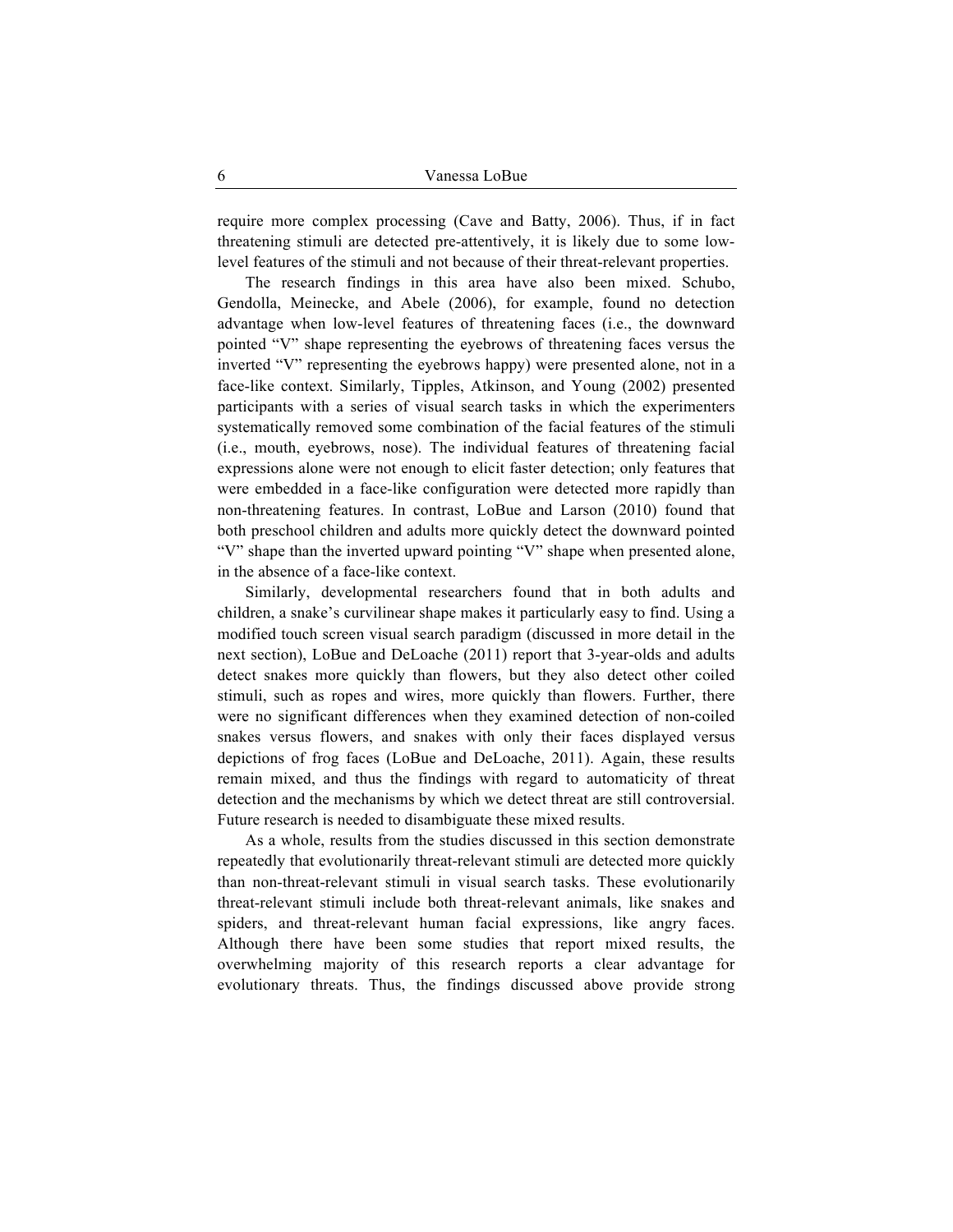support for the notion that some aspects of the human visual system quickly and efficiently detect the presence of evolutionarily threat-relevant stimuli.

# **BIASES FOR MODERN THREATS—A LEARNING MODEL**

Although it is clear that humans detect evolutionary threats very quickly, other researchers argue against the evolutionary explanation for such findings and suggest that humans learn to detect *all* threats—not just ancient ones through experience and learning. To support this view, there are a few studies that report an advantage in visual search for both evolutionary *and* modernday threats, such as guns and syringes. Brosch and Sharma (2005), for example, presented human adults with both phylogenetic and ontogenetic threat-relevant and threat-irrelevant stimuli, comparing the detection of snakes and spiders (threat-relevant – phylogenetic) to flowers and mushrooms (threatirrelevant – phylogenetic), and the detection of guns and syringes (threatrelevant – ontogenetic) to cups and mobile phones (threat-irrelevant – ontogenetic). They found that *both* types of threat-relevant stimuli were detected more quickly than the threat-irrelevant stimuli. Similarly, Blanchette (2006) examined detection of snakes and spiders versus flowers and mushrooms and also detection of guns and knives versus clocks and toasters. Again, all threat-relevant stimuli were detected more quickly than threatirrelevant stimuli, regardless of ontogenetic versus phylogenetic threatrelevance.

Since humans could not have possibly evolved a bias for the detection of modern threats like guns and knives because of their recency in human history, the only explanation for these results is that humans develop perceptual biases for *all* threats through learning. Indeed, other researchers report that after conditioning participants to associate a neutral stimulus with an aversive outcome, participants detect that formerly neutral stimulus particularly quickly in a visual search procedure. Koster, Crombez, Van Damme, Verschuere, and De Houwer (2004), for example, examined whether adults would more quickly detect a neutral stimulus when it was predictive of an aversive noise than when it was predictive of a neutral tone. Participants were briefly presented with one of two boxes (gray or white) on a large screen, immediately followed by either a burst of noise or a neutral tone. Participants were told to indicate as quickly as possible whether each box appeared on the left or right side of the screen. They were faster at indicating where the boxes appeared when they were indicative of an aversive noise. The authors concluded that a potential threat,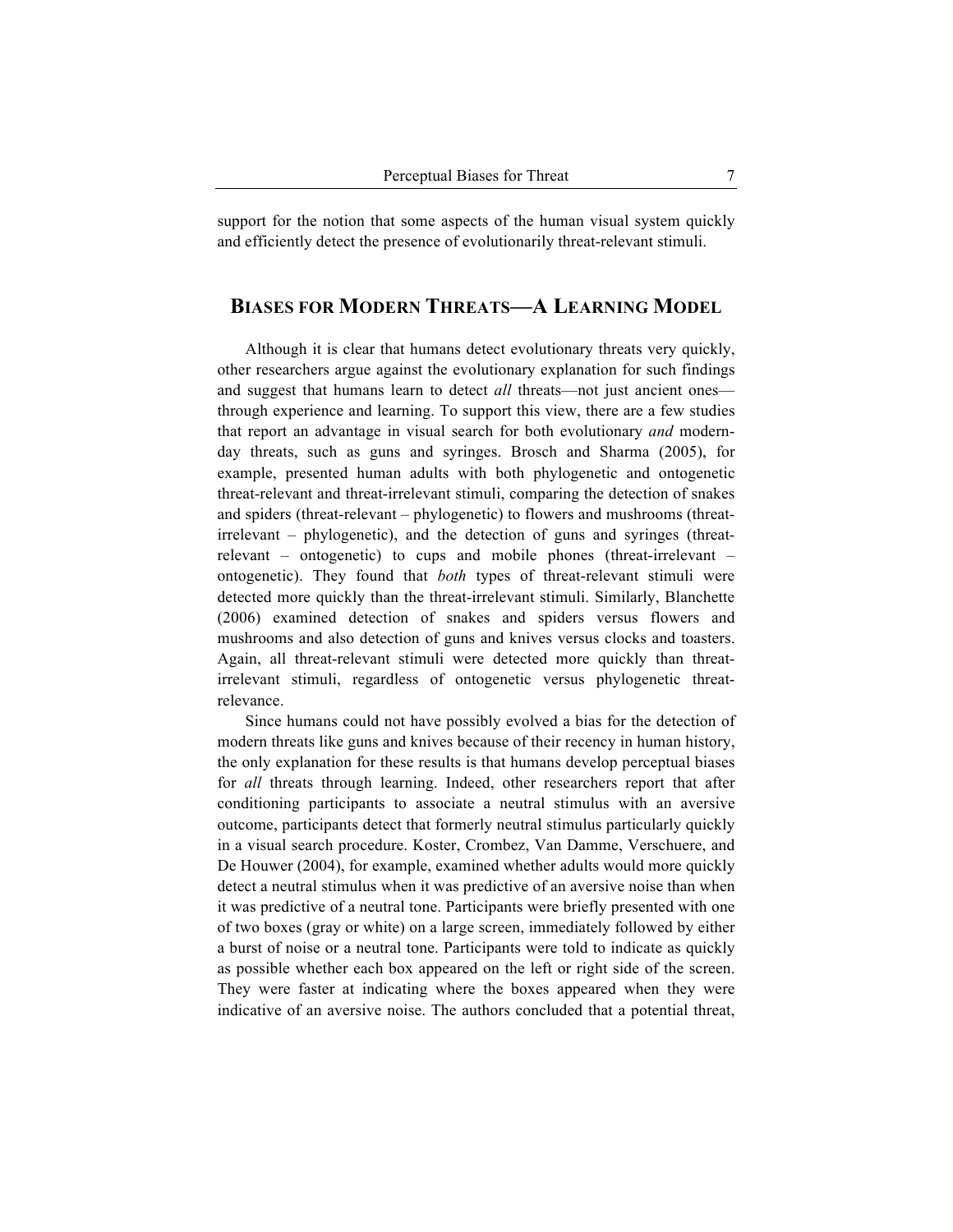such as an indicator of an aversive noise, captures attention more quickly than a neutral stimulus. Of particular importance here, they also concluded that this attentional capture can be learned through experience.

Together, these results are problematic for the view that humans evolved perceptual biases for the rapid detection of evolutionary threats. Instead, they suggest that humans learn to be perceptually sensitive to threatening stimuli through experience, and by negative experience or conditioning in particular.

# **BIASES FOR THREAT IN CHILDREN AND INFANTS— A DUAL-PATHWAY MODEL**

Thus far I have summarized research demonstrating the humans have perceptual biases for the rapid detection of various threats in the visual system, and two opposing views for how these biases develop—an evolutionary account that suggests that humans have evolved biases only for some threats that were recurrent and widespread over the course of human development, and a learning account that suggests instead that humans learn to be perceptually sensitive to all threats via experience or conditioning. A third possibility is that there are multiple pathways by which we develop biases for threat. In other words, while the detection of some ancient threats may be the product of evolutionary adaptations, other more recent threats may be detected quickly on the basis of domain general learning mechanisms (Blanchette, 2006; LoBue, Rakison, and DeLoache, 2010). This dual-pathway model would lead to the most adaptive behavior, conferring humans with biases for evolutionary threats, and allowing for the flexibility to learn sensitivity to threats that are particular to a given environment.

Although the research described above provides compelling evidence in support of both evolutionary and learning models, it is limited in that it only tested adult participants. Adults have a lifetime of experience and knowledge about threatening stimuli, and may already come into the lab with a variety of negative experiences with both evolutionary and modern threats. Thus, it is difficult to test the dual-pathway model in adults. However, if humans have evolved perceptual biases for evolutionary threats, these biases should be present across ages and varying levels of experience, whereas biases for modern threats should require negative experience with the relevant stimuli. Thus, research with infants and young children could provide particularly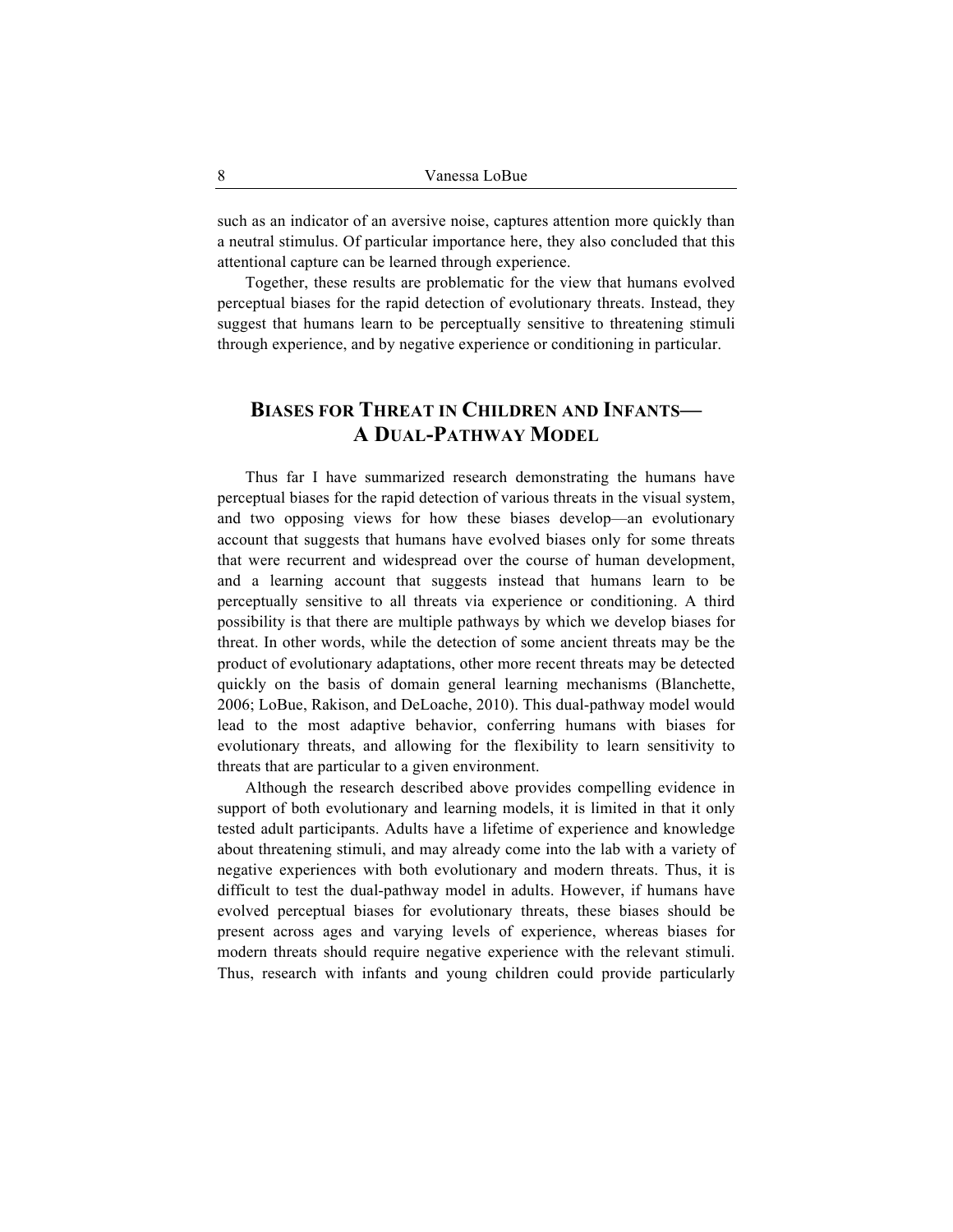strong tests of the origins of perceptual biases for threat, because children have a limited amount of experience with the relevant stimuli.

Critically, the standard adult visual search paradigm is not suitable for use with young children. Thus, developmental researchers created a modified visual search procedure that is appropriate for studying threat detection in young children. In the general paradigm, children are presented with  $3 \times 3$ matrices of photographs on a touch screen monitor, each containing 8 photos from a particular category and one photo from a different target category. Children are instructed to find and touch the target on the screen as quickly as possible (LoBue and DeLoache, 2008). The first studies using this procedure showed that the touch screen method produces the same results in adults that have been found using the standard button-press paradigm: Adults detect snakes more quickly than flowers (LoBue and DeLoache, 2008) and spiders more quickly than mushrooms (LoBue, 2010). They also detect angry faces more quickly than happy, sad, or neutral ones (LoBue, 2009). These findings thus replicate previous research discussed above with adults using the touch screen visual search procedure.

Most importantly, the new touch screen paradigm yields similar results in 3- to 5-year-old children: Just like adults, preschool children detect snakes more quickly than flowers. Further, both adults and children detect snakes more quickly than other animals that closely resemble snakes, such as frogs and caterpillars (LoBue and DeLoache, 2008). In a second group of studies, LoBue (2010) also found that 3-year-old children detect spiders more quickly than mushrooms, and more quickly than a perceptually similar animal cockroaches. Importantly, across these experiments, only some of the children were afraid of snakes and spiders, and there were no differences in detection among participants who were reported to be afraid of snakes and spiders and those who were not.

In a similar line of studies, the same group of researchers examined children's detection of threatening facial expressions using the touch screen visual search procedure. They found that both adults and 5-year-old children detected angry faces more quickly than happy or neutral faces, replicating previous results with adults. Interestingly, both adults and children detected all *negative* facial expressions (angry, fearful, sad) more quickly than positive or neutral faces. However, when comparing negative facial expressions that are not threatening (sad faces) to negative faces that are threatening (angry or fearful), the threat-relevant faces were detected the most quickly over all (LoBue, 2009).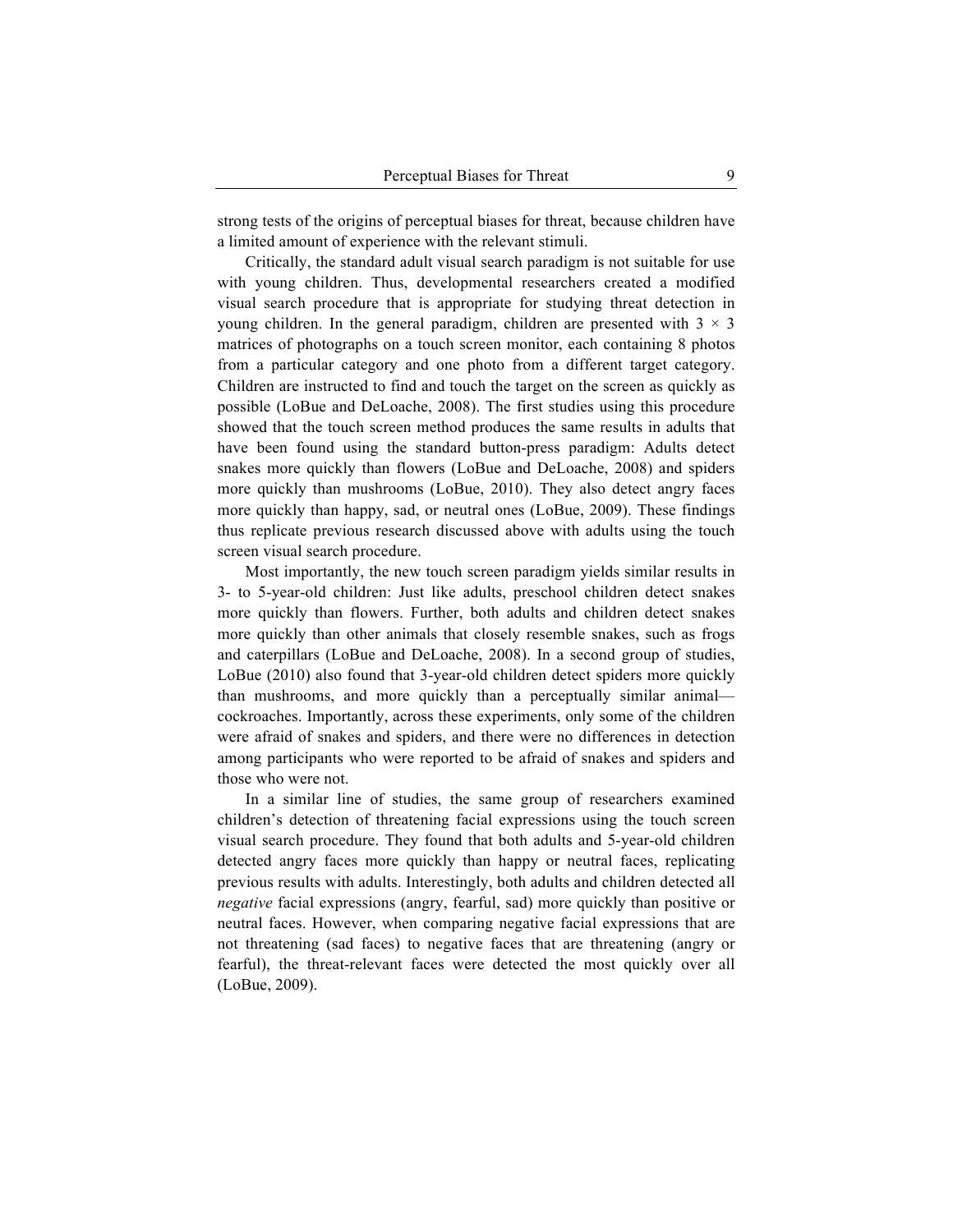Although this work presents strong evidence that even young participants with limited experience detect evolutionary threats particularly quickly, even preschool children have some experience and knowledge about snakes and spiders. Thus, to more strongly test the evolutionary hypothesis, LoBue and DeLoache (2010) extended this line of research to infants, who had no previous experience with such threats. In a simplified detection paradigm, 8 to 14-month-old infants were presented with only two images at a time—one snake and one flower, or one happy face and one angry face. Just like adults and older children, infants turned more quickly to look at threatening stimuli (snakes and angry faces) than at non-threatening stimuli (flowers and happy faces) (LoBue and DeLoache, 2010).

Rakison and colleagues similarly found that infants might have a "perceptual template" for the processing of evolutionary threats. They report that 5-month-old infants looking longer at schematic images of snakes and spiders than at scrambled versions of the animals, suggesting that the infants have some template for how these stimuli should be arranged. The same results were not found for non-threatening images like flowers—infants looked equally long at schematic images of flowers versus scrambled versions of the same image (Rakison and Derringer, 2008; Rakison, 2012).

Thus far, this developmental work provides support for the evolutionary view of threat detection, demonstrating that like adults, preschool children and even infants detect evolutionary threats like snakes, spiders, and angry faces more quickly than neutral or positive stimuli (LoBue and DeLoache, 2008, 2010, 2011; LoBue, 2009, 2010). This research does not, however, speak to the dual-pathway model of threat perception. As mentioned above, the adult literature cannot provide evidence for this view either, since adults have experience with both modern and evolutionary threats. Children, however, have a somewhat limited amount of experience with each. Although it is nearly impossible to fully account for experience, LoBue (2010) noted that preschool children have a predictable amount of experience with two modern threats that adults detect particularly quickly. Knives, for example, are modern threats that preschool children are rarely permitted to handle, and are unlikely to have negative experience with. Syringes, on the other hand, are modern threats that all American children should have negative experience with through mandatory vaccinations.

Accordingly, LoBue (2010) asked parents to report on their 3-year-old's experience with both knives and syringes and later asked the children to participate in two detection tasks. In one, they detected knives versus a perceptually similar neutral stimulus (spoons). In a second, they detected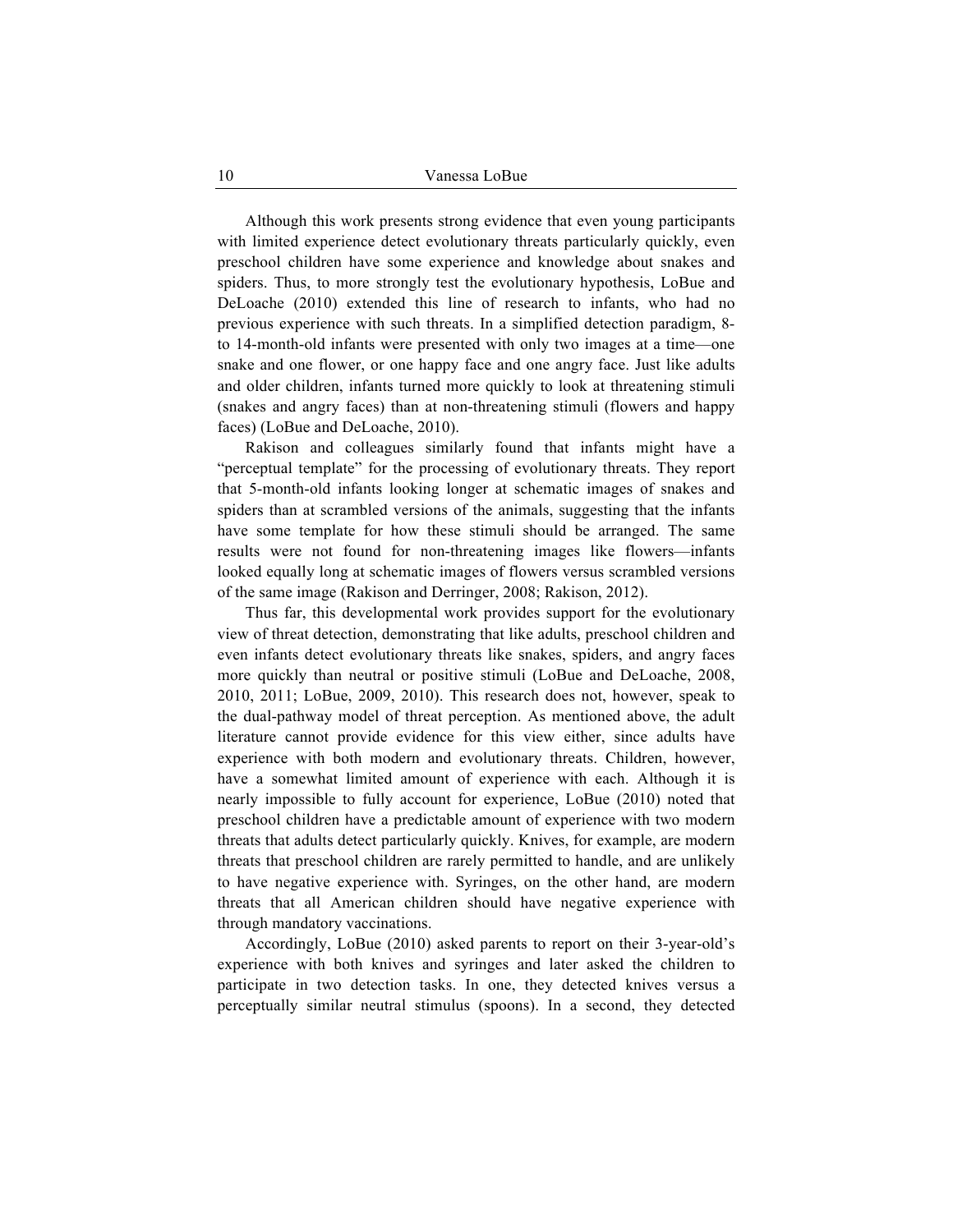syringes versus a perceptually similar neutral stimulus (pens). Like adults, children detected the syringes more quickly than pens. However, in contrast to adults, they did not detect the knives more quickly than the spoons. These results suggest that children can learn to detect modern threats particularly quickly via negative experience.

Further evidence for the dual-pathway model comes from research with clinical populations, showing that biases for evolutionary threats can be tuned up or enhanced as the result of fear or anxiety. For example, Öhman, et al, (2001), found that participants with snake and spider phobias detect the object of their fear even more quickly than do non-phobic participants. Further, participants who have clinical anxiety have been reported to detect threatening facial expressions even more quickly than non-anxious participants (Byrne and Eysenck, 1995; Derryberry and Reed, 2002; Fox, Russo, and Dutton, 2002; Mogg and Bradley, 2002; Pishyar, Harris, and Menzies, 2004). This suggests that heighten fear or negative thoughts about threat-relevant stimuli results in enhanced detection of threat.

#### **BEHAVIORAL IMPLICATIONS**

The question that remains is whether these biases in perception lead to adaptive behavior when faced with an approaching threat. Such adaptive behaviors could include rapid escape, or activation of a fearful response once a threat has been detected. If perceptual biases for threat lead to a rapid fear response, fears of threatening stimuli might be acquired and maintained very readily. In fact, there is a large body of research with humans and non-human primates suggesting that snake and spider fears are learned more rapidly than other fears.

Snakes and spiders are two of the most highly feared stimuli among both humans and other mammals, and are highly represented in intense fears and clinical phobias in humans throughout the world (Öhman and Mineka, 2001). To explain the high incidence of snake and spider phobias, Seligman (1971) theorized that snakes and spiders constituted a significant threat to humans and other mammals for millennia and thus evolution conferred a reproductive advantage for rapid fear learning. Indeed, a consistent and robust body of work shows that both humans and monkeys learn to associate snakes with fearful or negative stimuli more readily than with neutral stimuli. For example, when human adults are conditioned to associate an electric shock with photographs of either snakes and spiders or flowers and mushrooms, extinction takes longer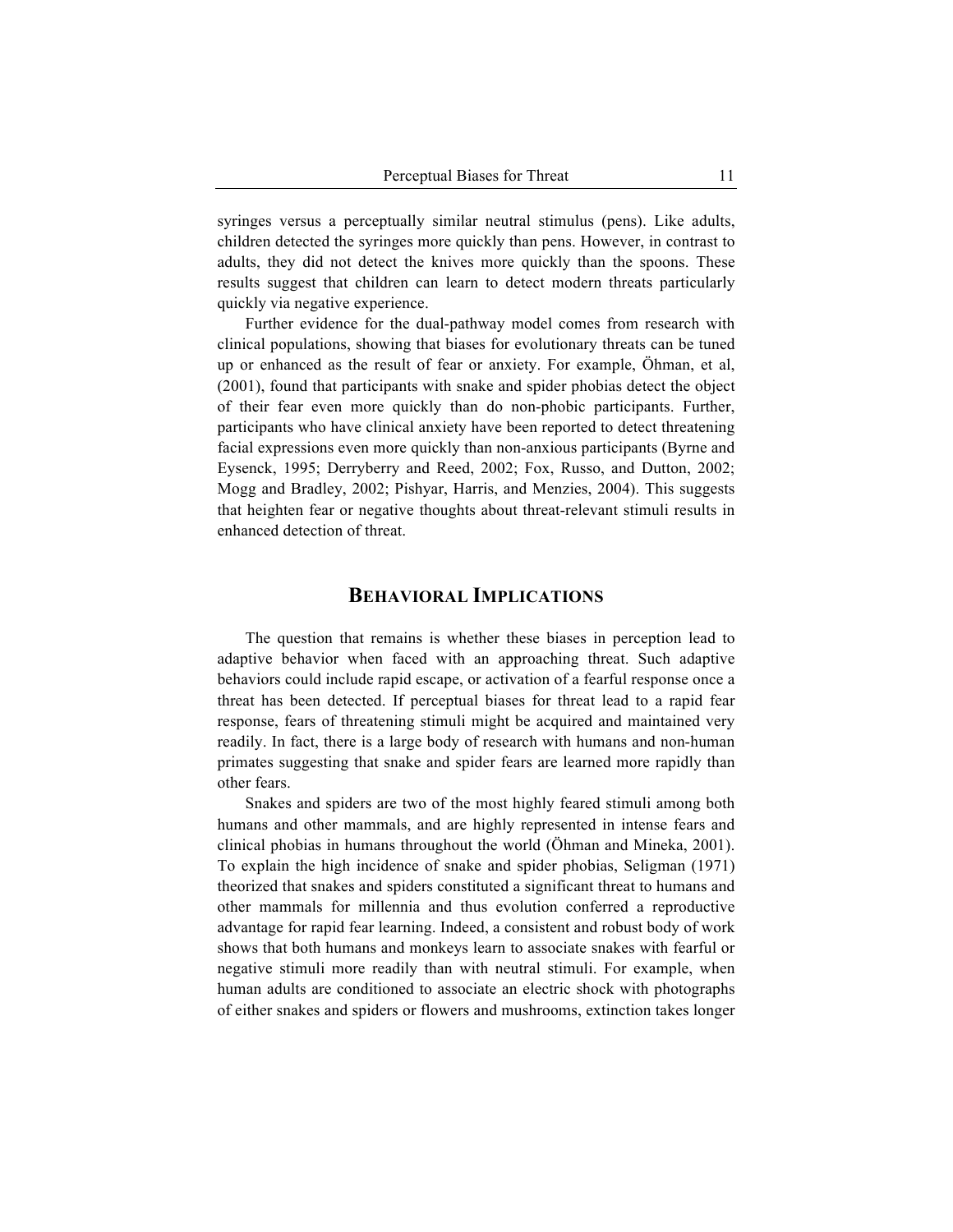for snakes and spiders. Similarly, lab-reared rhesus monkeys are quickly conditioned to fear snakes after watching a wild-reared, con-specific react fearfully toward snakes. Conditioning is selective: In the same type of situation, monkeys do not learn to associate fear with stimuli such as flowers or rabbits (for a review, see Öhman and Mineka, 2001).

One explanation for these findings is that low-level perceptual biases for stimuli like snakes and spiders function to direct perceptual attention to these animals and may thus make us more susceptible to learning fear. Although these biases are not equivalent to fear, they may lead to more rapid fear learning of threat-relevant stimuli such as snakes and spiders (LoBue, Rakison, and DeLoache, 2010). There is some research demonstrating that perceptual biases for threat may facilitate fear learning of threatening stimuli, making fear learning for threat more rapid than fear learning for non-threatening or neutral stimuli (Öhman and Mineka, 2001; Seligman, 1971). DeLoache and LoBue (2009), for example, found that 7- to 16-month-old infants readily pair the occurrence of a snake with an aversive fearful voice. When shown two videos of animals side by side on a large screen, infants looked longer at videos of snakes when listening to a fearful voice than when listening to a happy voice. Rakison (2009) reports similar results with fearful faces—11-month-old girls more readily learn to pair images of snakes and spiders with fearful than with happy faces. The infants in each of these studies showed no signs of being afraid of the stimuli—they were merely making a perceptual match between snakes and spiders and something fear-relevant. In fact, there is no evidence that humans have an innate fear of any threatening stimuli (LoBue, Bloom-Pickard, Sherman, Axford, and DeLoache, 2012). This bias to pair the occurrence of snakes and spiders with threat coupled with our rapid attention to these stimuli might lead to rapid fear learning. Although one line of research has shown that humans do indeed have perceptual biases for threat, and another line of work has shown that fear of threats like snakes and spiders are common and might be learned very readily, there is no work examining how perceptual biases might function to facilitate fear learning, or escape. Future work in this area might better elucidate how the biases discussed here might lead to adaptive behavior.

## **SUMMARY AND CONCLUSIONS**

In conclusion, this body of research demonstrates that humans have perceptual biases for the rapid detection of threatening stimuli. Some of these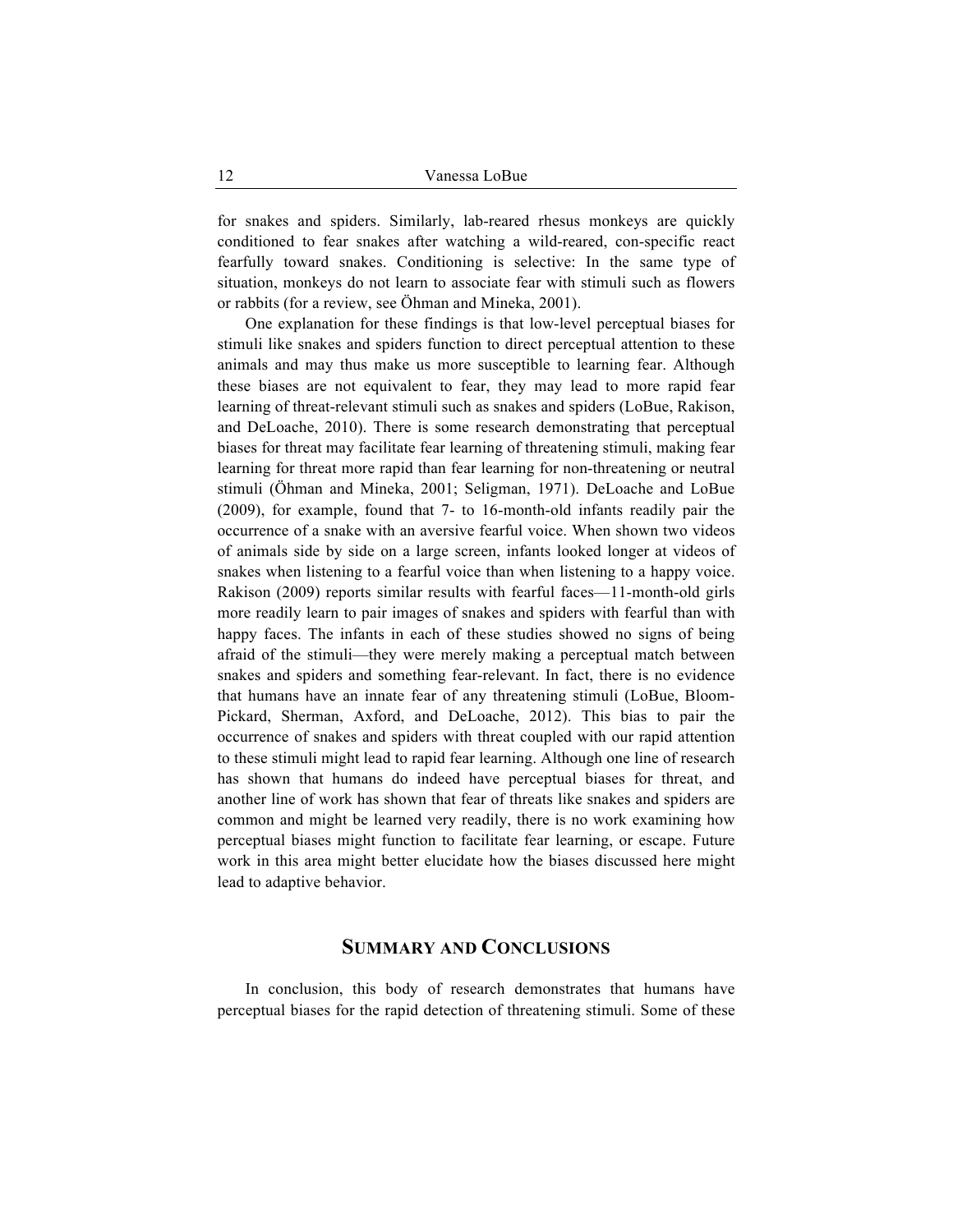threats have evolutionary threat relevance, and constituted a recurrent and widespread threat throughout human history. It is possible that negative experience is not necessary for the rapid detection of these stimuli, as both preschool children and infants detect them particularly quickly (LoBue and DeLoache, 2008, 2010). Humans also have biases for modern threats that are more environmentally specific, such as knives and syringes. Research suggests that negative experience is required for the rapid detection of these stimuli (LoBue, 2010). Together, this work suggests that humans have multiple pathways by which we detect threat, leading to maximally adaptive behavior when confronted with both ancient and historically recent threatening stimuli.

### **REFERENCES**

- Amo, L., Lopez, P., and Martin, J. (2004). Wall lizards combine chemical and visual cues of ambush snake predators to avoid overestimating risk refuges. *Animal Behaviour, 67,* 647-653.
- Batty, M. J., Cave, K. R., and Pauli, P. (2005). Abstract stimuli associated with threat through conditioning cannot be detected preattentively. *Emotion, 5*, 418-430.
- Calvo, M. G., Avero, P., and Lundqvist, D. (2006). Facilitated detection of angry faces: Initial orienting and processing efficiency. *Cognition and Emotion, 20,* 785-811.
- Calvo, M. G., and Esteves, F. (2005). Detection of emotional faces: low perceptual threshold and wide attentional span. *Visual Cognition, 12*, 13- 27.
- Cave, K. R., and Batty, M. J. (2006). From searching for features to searching for threat: Drawing the boundary between preattentive and attentive vision. *Visual Cognition, 14*, 629-646.
- Blanchette, I. (2006). Snakes, spiders, guns, and syringes: How specific are evolutionary constraints on the detection of threatening stimuli? *The Quarterly Journal of Experimental Psychology, 59,* 1484-1504.
- Brosch, T., and Sharma, D. (2005). The role of fear-relevant stimuli in visual search: A comparison of phylogenetic and ontogenetic stimuli. *Emotion, 5*, 360-364.
- Byrne, A. and Eysenck, M. (1995). Trait anxiety, anxious mood, and threat detection. *Cognition and Emotion, 9,* 549-562.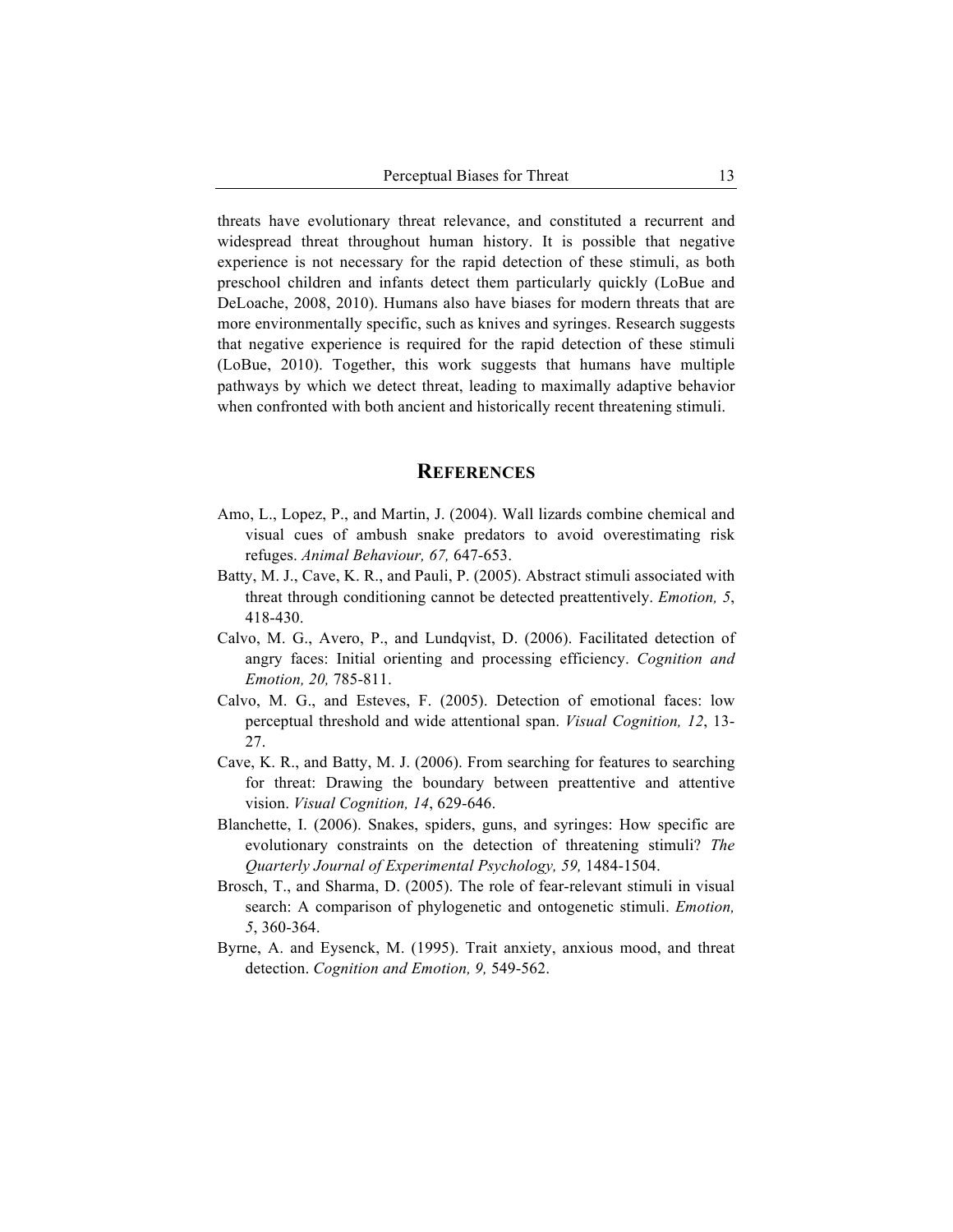- Carretiel, L., José A. Hinojosa, J. A., Martín-Loeches, M., Mercado, F., and Tapia, M. (2004). Automatic attention to emotional stimuli: Neural correlates. *Human Brain Mapping, 22*, 290-299.
- DeLoache, J., and LoBue, V. (2009). The narrow fellow in the grass: Human infants associate snakes and fear. *Developmental Science, 12*, 201-207.
- Derryberry, D, and Reed, M. A. (2002). Anxiety-related attentional bias and their regulation by attentional control. *Journal of Abnormal Psychology, 111*, 225-236.
- Eastwood, J. D., Smilek, D., and Merikle, P. M. (2003). Negative facial expression captures attention and disrupts performance. *Perception and Psychophysics, 65*, 352-358.
- Esteves, F. (1999). Attentional bias to emotional facial expressions. *European Review of Applied Psychology, 49,* 91-97.
- Fenske, M. J. and Eastwood, J. D. (2003). Modulation of focused attention by faces expressing emotion: Evidence from flanker tasks. *Emotion, 3,* 327- 343.
- Fox, E., Lester, V., Russo, R., Bowles, R. J., Pichler, A., and Dutton, K. (2000). Facial expressions of emotion: Are angry faces detected more efficiently? *Cognition and Emotion, 14*, 61-92.
- Fox, E., Russo, R., and Dutton, K. (2002). Attentional bias for threat: Evidence for delayed disengagement from emotional faces. *Cognition and Emotion, 16,* 355-379.
- Juth, P., Lundqvist, D., Karlsson, A., and Öhman, A. (2005). Looking for Foes and Friends: Perceptual and Emotional Factors When Finding a Face in the Crowd. *Emotion, 5,* 379-395.
- Kats, L. B. (1988). The detection of certain predators via olfaction by smallmouthed salamander larvae (Ambystoma texanum). *Behavioral and Neural Biology, 50,* 126-131.
- Koster, E. H. W., Crombez, G., Van Damme, S., Verschuere, B., and De Houwer (2004). Does imminent threat capture and hold attention? *Emotion, 4,* 312-317.
- LoBue, V. (2009). More than just a face in the crowd: Detection of emotional facial expressions in young children and adults. *Developmental Science, 12,* 305-313.
- LoBue, V. (2010). What's so scary about needles and knives? Examining the role of experience in threat detection. *Cognition and Emotion, 24,* 80-87.
- LoBue, V. (2010). And along came a spider: Superior detection of spiders in children and adults. *Journal of Experimental Child Psychology, 107,* 59- 66.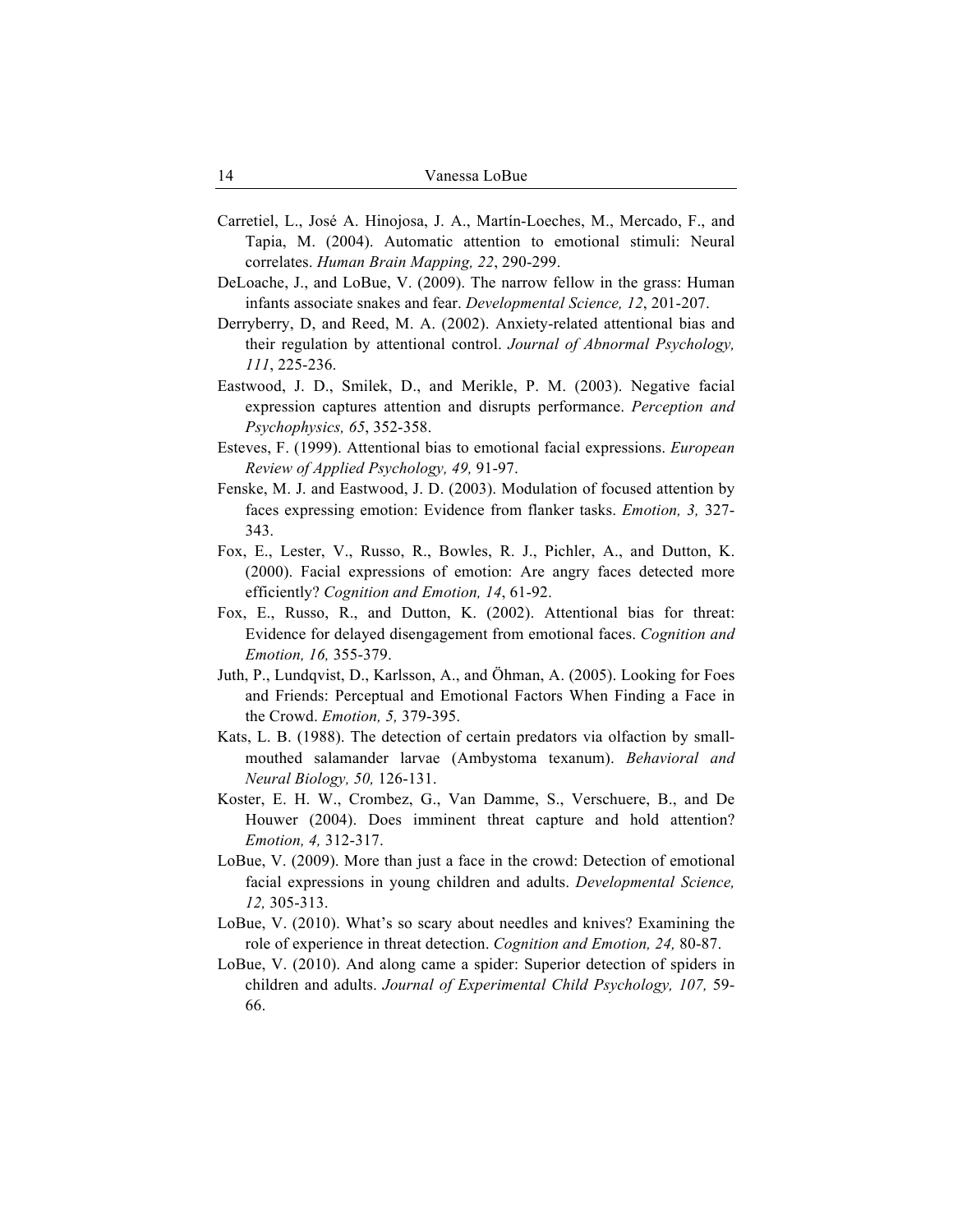- LoBue, V. and DeLoache, J. S. (2008). Detecting the snake in the grass: Attention to fear-relevant stimuli by adults and young children. *Psychological Science, 19*, 284-289.
- LoBue, V., and DeLoache, J. S. (2010). Superior detection of threat-relevant stimuli in infancy. *Developmental Science, 13*, 221-228.
- LoBue, V., and DeLoache, J. S. (2011). What so special about slithering serpents? Children and adults rapidly detect snakes based on their simple features. *Visual Cognition, 19*, 129-143.
- LoBue, V., and Larson, C. L. (2010). What makes angry faces look so…angry? Examining visual attention to the shape of threat in children and adults. *Visual Cognition, 18,* 1165-1178.
- LoBue, V., Rakison, D., DeLoache, J. S. (2010). Threat perception across the lifespan: Evidence for multiple converging pathways. *Current Directions in Psychological Science, 19,* 375-379.
- Lundqvist, D., and Öhman, A. (2005). Emotion regulates attention: The relation between facial configurations, facial emotion, and visual attention. *Visual Cognition, 12,* 51-84.
- Macchi Cassia, V., Turati, C., Simion, F., (2004). Can a nonspecific bias toward top-heavy patterns explain newborns' face preference? *Psychological Science, 15,* 379–383.
- Miller, L. R., and Gutzke, W. H. N. (1999). The role of the vemeronasal organ of crotalines (Reptilia: Serpentes: Viperidae) in predator detection. *Animal Behaviour, 58,* 53-57.
- Mogg, K., and Bradley, B. P. (2002). Selective orienting of attention to masked threat faces in social anxiety. *Behavior Research and Therapy, 12*, 1403-1414.
- Öhman, A., Flykt, A., and Esteves, F. (2001). Emotion drives attention: Detecting the snake in the grass. *Journal of Experimental Psychology: General, 13,* 466-478.
- Öhman, A., Lundqvist, D., and Esteves, F. (2001). The face in the crowd revisited: An anger superiority effect with schematic faces. *Journal of Personality and Social Psychology, 80*, 381-396.
- Öhman, A., and Mineka, S. (2001). Fears, phobias, and preparedness: Toward and evolved module of fear and fear learning. *Psychological Review, 108*, 483-522.
- Pishyar, R., Harris, L. M., and Menzies, R. G. (2004). Attentional bias for words and faces in social anxiety. *Anxiety, Stress, and Coping, 17,* 23-36.
- Rakison, D. H. (2009). Does women's greater fear of snakes and spiders originate in infancy? *Evolution and Human Behavior. 30*, 438-444.